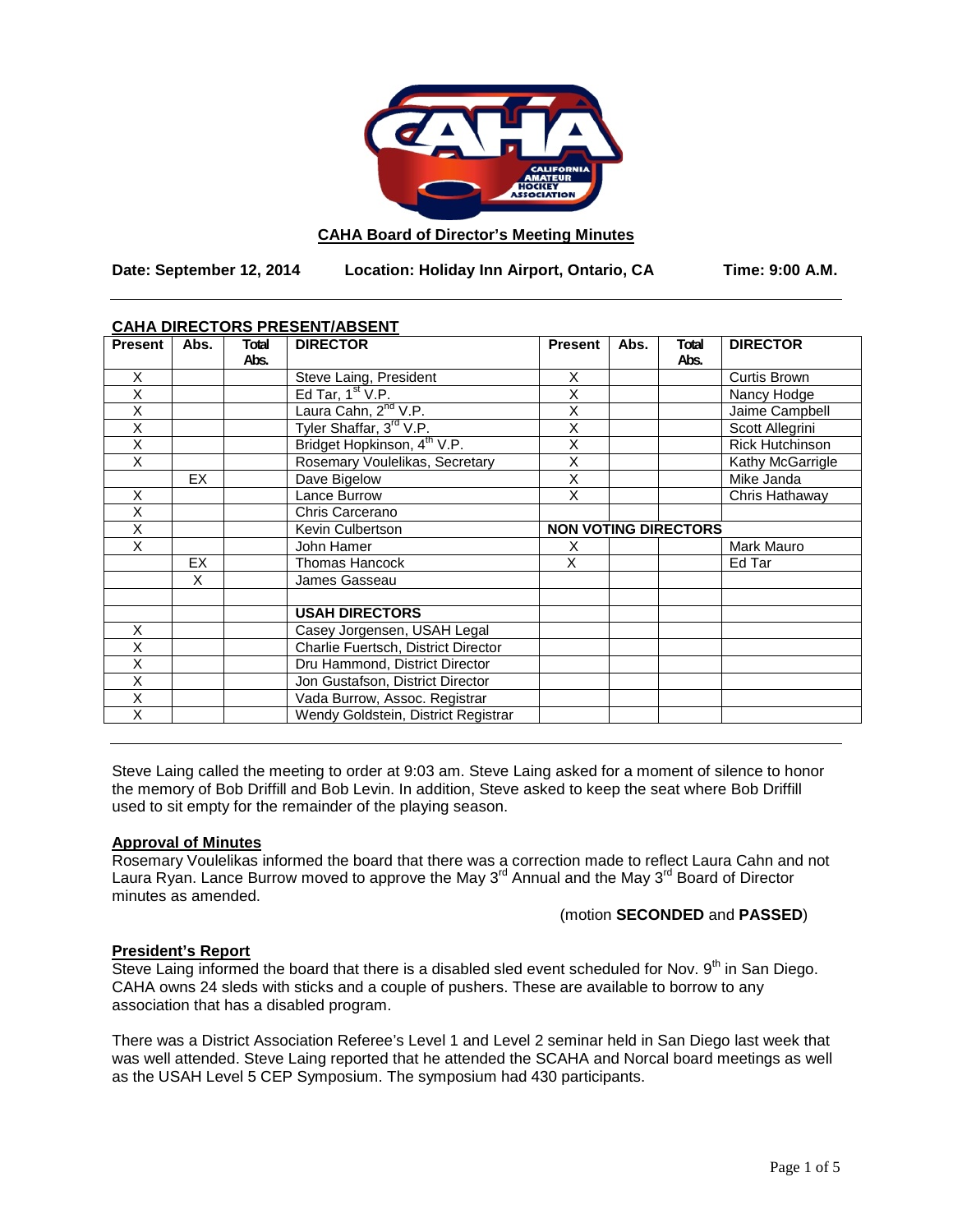There is a mandate from USA Hockey that requires officials to record and use the recording forms online. Steve Laing asked Tom Hancock, Chris Carcerano and especially Mark Mauro to insure that all of the referee associations are using certified officials as well as are being instructed on using the reporting forms online.

Casey Jorgensen stated that with the USAH Progressive Suspension Rule 411 in place, there has to be a system in place to track these certain penalties and the officials need to do this. The officials do the game reports online and then the information gets distributed to the appropriate affiliate representative (s).

Kevin Culbertson is concerned that not all of the penalties are being tracked in particular the nonnationally bound teams (e.g. High School teams) and with the penalties following the player, there may be a lapse in getting the information out. Bridget Hopkinson asked if it would not be in our best interest to have one person (a CAHA Director) tracking all of the penalties; high school, Tier I, Tier II, etc., in addition to the Commissioners tracking their individual divisions.

Steve Laing informed the board, that the LA Jr. Kings have withdrawn their appeal.

#### **Financial Report**

Steve Laing informed the board that with the passing of Bob Driffill it left a huge void to fill. In order to have some form of continuity, Steve has been working on gathering all of the information and records and bringing the books up to date. Steve is using online Quick Books as opposed to manual recording. Steve Laing added that he is looking for the right person with the right specific background to fill Bob Driffill's position as the treasurer for CAHA. Rosemary Voulelikas moved to post the opening for a treasurer on our web site and to review the applications and report back at the November meeting.

(motion **SECONDED** and **PASSED**)

Steve Laing distributed the financials dated June 1<sup>st</sup> through to September 2014. In addition, Steve Laing presented the proposed budget for the 2014-2015 playing season. Steve stated that he will be streamlining the expenditure side of the budget to follow more closely the revenue side.

The Member Fees / Team Fees revenue line item in the statement of activity represents money that has been collected to date for CAHA membership renewals. It also includes two years' worth of the online pay pal membership registrations that were never deposited into our account before. Steve went through the expenditures. Most of them were amounts owed from last season. Laura Cahn added that there should be an expenditure line item amount in the fiscal budget for the mandatory Tier managers' meeting.

The CD's will need to be accessed. The information will need to be forwarded to Steve Laing. Mark Mauro stated that Steve is a signatory on the CD accounts. Mark also suggested that an expense line item of \$2000 for officials' travel be added to the budget.

This year is a Trophy renewal year. What that means is that we will need to order trophies and order individual medals for two years. The cost for these trophies and medals is recuperated through the tournament entry fees.

Kevin Culbertson moved to approve the proposed budget with the amendments of adding two additional expense line items as discussed above; one for the Tier managers' meeting and one for the officials' travel.

#### (motion **SECONDED** and **PASSED**)

Steve Laing informed the board that for the last few years, Charlie Fuertsch used to prepare CAHA's tax returns. Charlie Feurtsch stated that they are due November 15. Both Steve Laing and Charlie will be working together to file this year's taxes.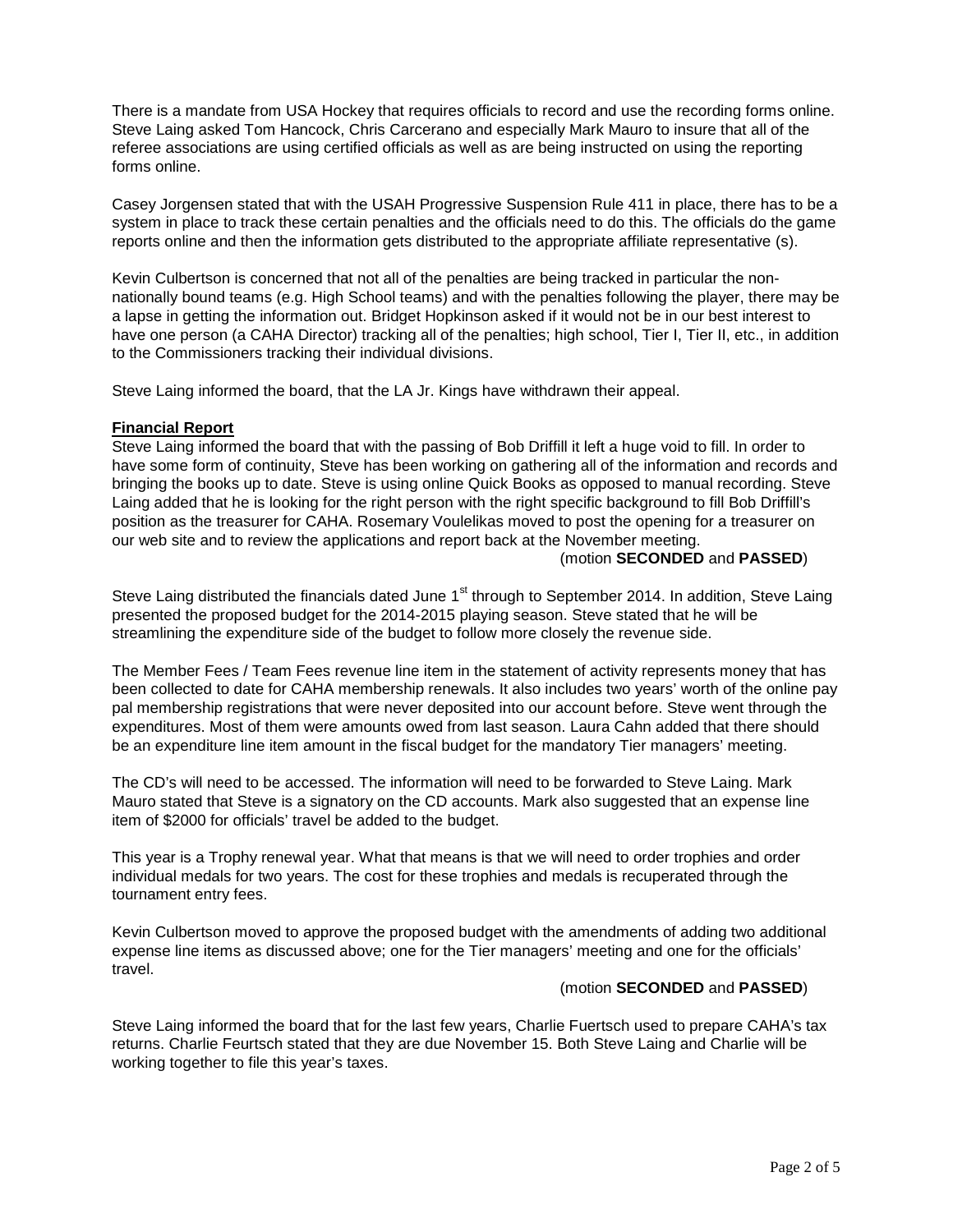Steve Laing informed the board that the District is redefining its District camps for the 14U and the Girls' programs.

## **Finance Committee Report**

Mark Mauro stated that one of the Cd's matures in November and Mark to send the information to Steve Laing. Mark Mauro and Ed Tar will meet and make their recommendations at the November meeting.

Steve Laing informed the board that directors traveling by car to the meeting are allowed to claim reimbursement of \$0.56 per mile. In addition, cell phone charges are reimbursable up to \$250 for the current season. Steve Laing informed the board that the Finance Committee, Mark Mauro and Ed Tar both have access to the online Quick Books and can access the files anytime.

## **Member Services Report**

Jaime Campbell informed the board that that last season we ended the season with 85 members total as compared to 86 members the previous season. Currently we have 86 members with the Ice Dogs coming back and the Wildcats merging with the Ontario Reign. In addition, we had an all-time high in collections with \$13, 240 collected in 2013-2014. Renewal reminders are being sent to the associations every two weeks until December 1<sup>st</sup>.

Rosemary Voulelikas asked Wendy Goldstein how registered member participants are being claimed if they switch associations. Wendy stated that they are counted towards the first organization. In addition, Rosemary asked how we are making sure that rink operators are claiming their members so as to minimize the unclaimed members. Wendy Goldstein stated that she will send an email to the rink associations to remind them to claim their house and adult players.

#### **Screening Report**

Wendy Goldstein reported that the applications are not being completed correctly and that when she sends out the restriction letters via certified mail they are not being picked up. Wendy stated that she has been in touch with Sterling and they are working on drafting new instructions to easily identify the organizations the applicants are with, etc. Applicants that are waiting to see if they screened successfully should contact the screening company directly if a considerable amount of time has passed and they are still not showing up on the compliance list.

Casey Jorgensen stated that USA Hockey is working on a way to have screening show up on a roster. Wendy Goldstein will send Casey the CAHA screening compliance list. Bridget Hopkinson asked if we as a state can have a Safe Sport compliance list as well.

#### **Safe Sport Report**

Lance Burrow reported that on-ice officials to be fully registered they must complete the Safe Sport Training by November 31<sup>st</sup>. In addition, Lance stated that officials that are under 18 years of age do not have to complete the Safe Sport training. However, if they want to be considered for working state, district or national championships they must complete the Safe Sport Training modules. Lance Burrow reported that we have had three reports of Safe Sport violations. Two were resolved and one is still pending. Lance stated that he just received five new safe sport allegations and the first allegation of cyber bullying. Steve Laing stated that he spoke to Steve Stevenson and the national policy for all officials whether U18 or not is that they must complete the Safe Sport training if they want to be considered for any state, district or national championship. An official that is under 18 as of August  $1<sup>st</sup>$  of any playing season is considered under18.

#### **Disputes Resolution & Penalty Review Report**

Ed Tar informed the board that there was only one issue during the summer of abuse against an official by an Adult player. Ed Tar asked Mark Mauro if there is something in place for hearings of misconduct of officials. Mark Mauro stated that the official organizations, all three of them, conduct disciplinary hearings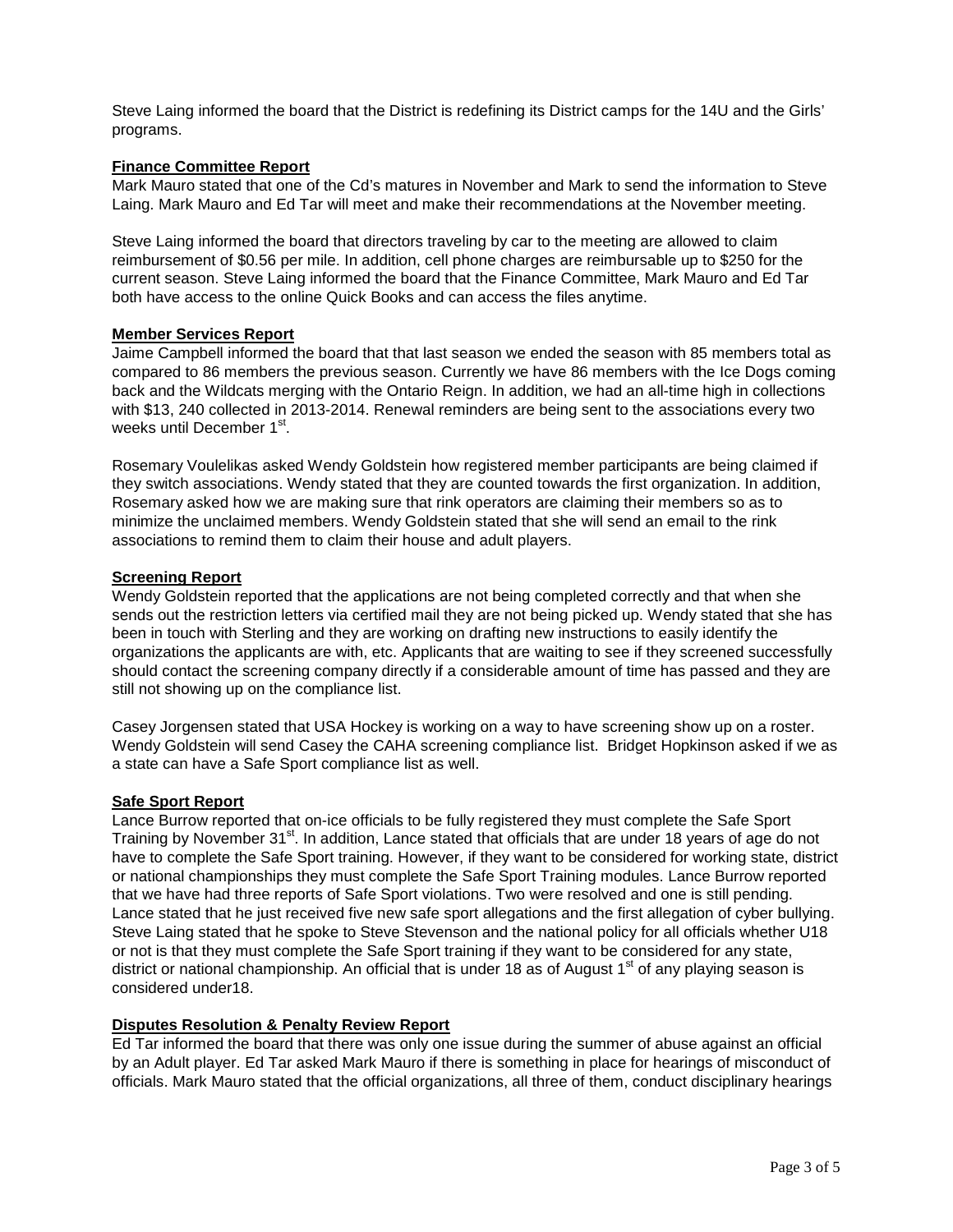of their officials. Moving forward, Mark Mauro will be reporting on hearings of officials. Casey Jorgensen added that the affiliate also has the right to suspend officials (refer to page 90 of the USAH annual).

### **Select Camp**

Ed Tar stated that he submitted his budget to Steve Laing for the CAHA Select camp and the participation fee for the upcoming season is being increased. Ed Tar is suggesting a \$105/player participation fee. Steve Laing stated that there is a \$50 per player fee that CAHA is required to pay the District for the District camps and is recommending a \$122/player fee for the CAHA Select camp. The affiliates are being charged \$50/player to cover the costs of the new procedures being implemented for the District Camps. Players that are advancing to the District Camps also have a separate District camp participation fee that they need to pay. Tyler Shaffar moved to approve a \$122 per player participation fee for the CAHA Select Camp.

### (motion **SECONDED** and **PASSED**)

Ed Tar stated that he is already getting emails and calls regarding the process for out of state players. Out of state players need to try to attend their respective league (Norcal/SCAHA) camps. If they are not able to, then they need to attend the CAHA Select Camp. Ed Tar added that there should be a small paragraph explaining this process. Ed Tar will send to Kevin Culbertson and Chris Carcerano to post on the CAHA web site.

## **Youth Council Report**

Laura Cahn informed the board that Youth Council reviewed several waiver requests with respect to the new Tier I rules. The OCHC Midget 16U team appeal was denied. Subsequently, the OCHC team added a 1998 player and is now in the Midget 16U major division. In the minor division, there are three divisions with only two teams declared in each; the Jr. Kings and the Jr. Sharks for Peewees, Bantams and Midget U16's. The Jr. Kings appealed to have their Peewee minor team play in the Peewee Major division. The waiver was granted. The Jr. Sharks have three options; play in the Peewee Major division, play as an independent team or drop down to AA. The Jr. Sharks have elected to stay AAA as an independent team.

The Jr. Kings Midget 16U Minor team appealed to have their team play in the major division and this was denied by Youth Council. Therefore, as a state we have two divisions with two teams only; the Midget 16U Minor division and the Banta Minor division.

Laura Cahn presented Youth Council's recommendations for the state playoffs. Rosemary Voulelikas moved to have the Tier I state playoffs in Lakewood Feb. 6-8.

#### (motion **SECONDED** and **PASSED**)

Rosemary Voulelikas moved to have the Tier II state playoffs in Escondido March 13-15. (motion **SECONDED** and **PASSED**)

Rosemary Voulelikas moved to have the A state playoffs in Simi Valley March 27-29 and to have the B state playoffs in Riverside March 27-29.

(motion **SECONDED** and **PASSED**)

Rosemary Voulelikas moved to have the High School state playoffs in Anaheim Feb. 20-22. (motion **SECONDED** and **PASSED**)

Kevin Culbertson reported that the Tier I teams did better with scheduling this year. There are a handful of games left to be scheduled. The deadline is October 15 to submit those schedules.

Chris Carcerano reported that one of his tasks is to validate the adds and drops of players to roster and would like to see the rosters have these dates on them. Currently the number of Tier II teams declared in each division is; 11 teams in 18AA, 17 teams in 16AA, 20 teams in 14AA and 14 teams in 12AA.